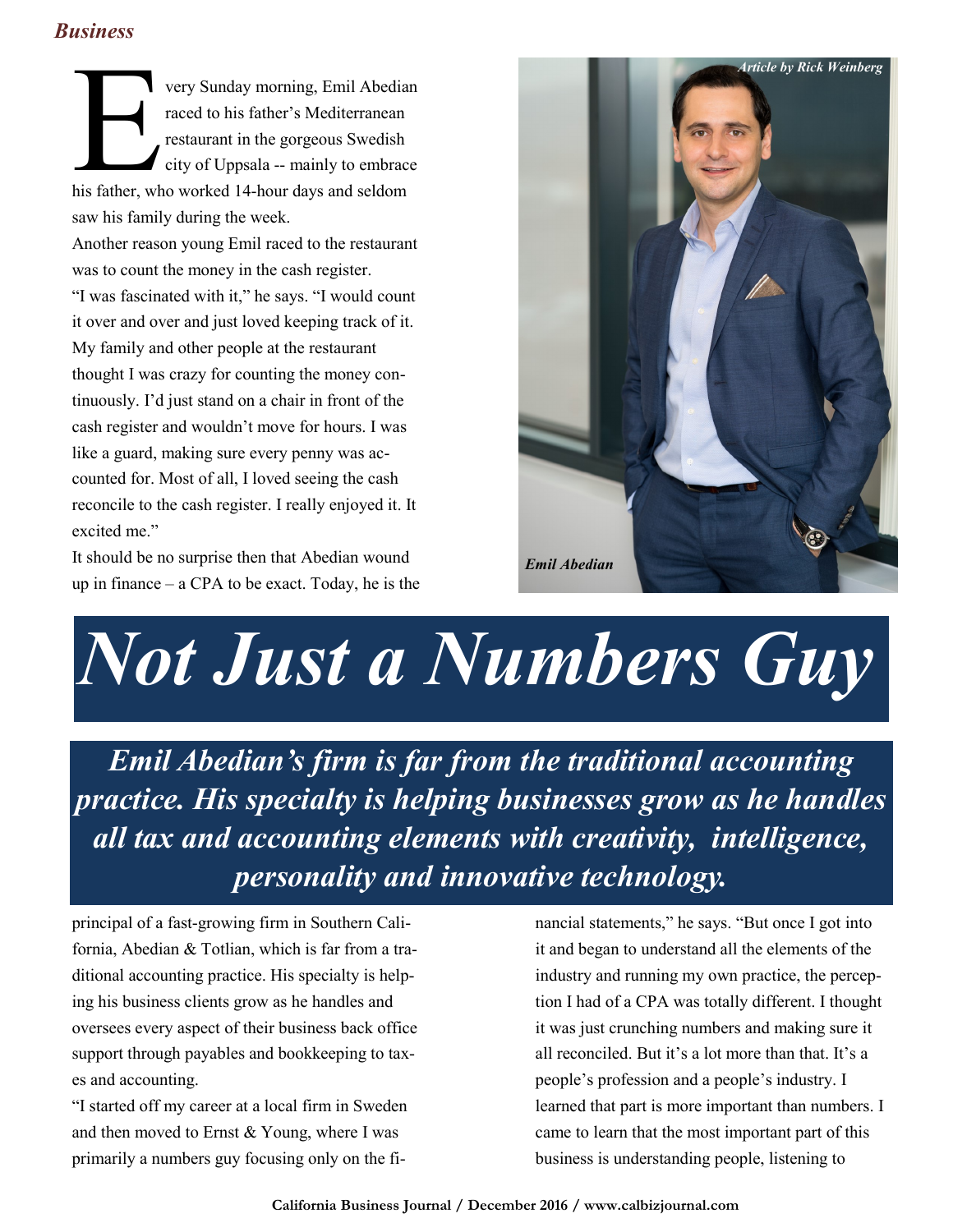## *Business*



them, asking questions, understanding their problems, learning their business inside and out, understanding their expectations, educating them, helping them grow their business and determining which ways to do that."

He excels in this process from A to Z.

"Emil has changed my life, professionally and personally," says Mark Scott, CEO of Mountain Valley Water Corporation in Los Angeles. "I was sold on him the second I met him, when it was just him and his desk," he adds with a laugh. "Right off the bat, I was stunned by his attention to detail, commitment and knowledge. It was night and day from my previous CPA. Emil talked about what areas to be aware of and about upcoming regulation law and tax codes. My previous CPA never gave me that knowledge. I assume now he just didn"t know – or didn"t care.

"Tax codes are always changing and Emil knows about it before the public. He's always on top of it," Scott says. "He thoroughly explains the new laws and upcoming changes, saying, "This is how it is going to affect you and this is what we need to do to combat it." His attention to detail is flawless. He's always two steps ahead."

He's always two steps ahead."<br>
Ith Abedian in his corner,<br>
Scott's business has grown<br>
dramatically – monetarily and<br>
in size -- from a dozen em-<br>
ployees to 35. "We wouldn't have been able to do ith Abedian in his corner, Scott"s business has grown dramatically – monetarily and in size -- from a dozen em-

it without Emil," Scott says. "I"d probably still be

where I was five years ago. Emil stayed in step with the growth, encouraged it and helped guide it from a tax and accounting perspective." Abedian & Totlian, which specializes in law firms, entertainment and medical practices, offers business packages through back office support and mobile solutions tailored to their clients' needs. The firm assumes the role of the clients' accounting department, enabling them to seamlessly run their business from anywhere.

"What I love about Emil is that he gives you his undivided attention," Scott says. "He never wavers from that commitment. If I call him, he always  $-I$ *mean always* – takes the call. If he happens to be with another client or on the phone with another client, he gets back to me the moment he"s through with that client. I love that. My prior CPA, I"d have to wait a day or two to hear back – and many times I had to call twice, which is infuriating. With Emil, it's night and day. He's made my life a lot simpler than it used to be."

Ditto for Sona Tatiyants, an estate planning attorney and founder of Lynk Law, which has offices in Glendale and Sherman Oaks, Calif.

"Emil is amazing," she says. "He's great at understanding what you need and understanding what is unique about each person"s business. To me, he is consistently great in every respect, particularly follow up, staying in touch and industry knowledge. He's unique to me in that he's such a people"s person with incredible integrity and trust. We love his style. And he cares so much and genuinely shows it. Our previous CPA did not care nearly as much as Emil. They did the bare minimum. Emil goes well beyond the normal."



mum. Emil goes well beyond the normal."<br>
hen Abedian's original firm<br>
merged to become Abedian<br>
Totlian, he made a concerted<br>
effort to significantly reduce<br>
the firm's client list so it could concentrate on sehen Abedian"s original firm merged to become Abedian & Totlian, he made a concerted effort to significantly reduce

lected customers who wanted to grow their busi-